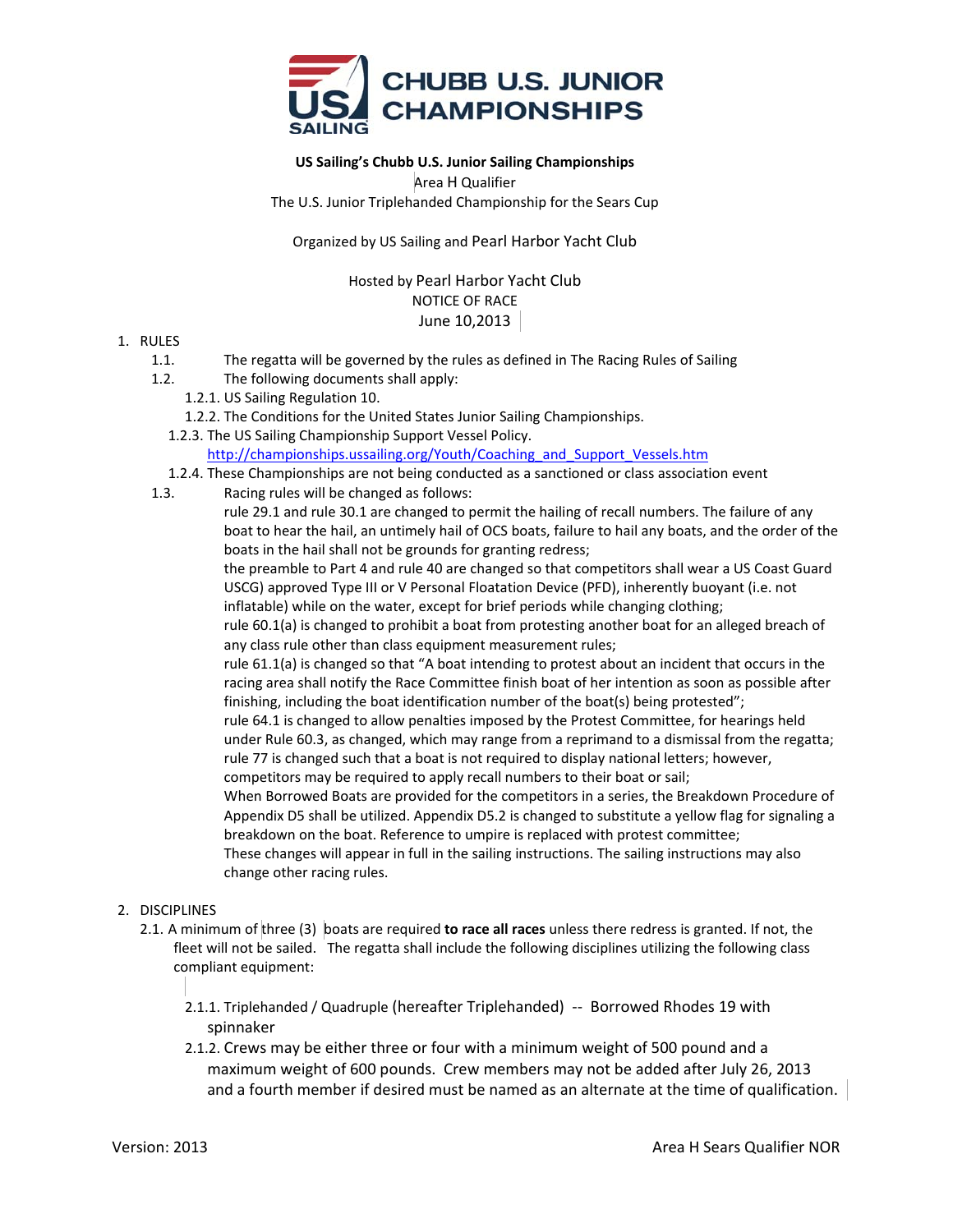

# 3. ELIGIBILITY

- 3.1. Competitors must have reached their  $13^{th}$  birthday but not their  $19^{th}$  birthday during the calendar year in which the event is held.
- 3.2. Competitors must be individual or family members of US Sailing at the time of their respective first qualification event.
- 3.3. All helms must be a member of a Local Sailing Organization (LSO)\* that is a member of its Regional Sailing Association (RSA) and US Sailing. This regatta is a championship between LSOs.
- 3.4. For the Triplehanded Championships ‐ other crew member(s) must be members of a LSO that is a member of US Sailing within the same RSA as the helm.
- 3.5. All the members of a crew shall reside in or regularly compete in the same RSA where the club is geographically located.
- 3.6. An alternate is named on the entry form at the first level of competition, and may not be changed in the competitive year.
- 4. QUALIFICATION
	- 4.1. This Area will qualify one (1) team for the Triplehanded discipline.
	- 4.2. A Team is defined as all contestants listed on the entry form for a specific LSO, except the alternate.
	- 4.3. The skipper must remain the same throughout the series of qualifying events within and through his/her Area Qualifying event and including the National Championship. If the skipper is unable to continue, then the runner‐up team will be named to replace the winning team.
	- 4.4. A crew member may be substituted with the named alternate, with the approval of the Protest Committee, or if between events, by the next‐level Protest Committee. Once so named, the alternate shall compete as a named member of the team for the rest of the competitive year. An alternate, once used, may not be replaced or substituted for, without the written permission of the next level Protest Committee prior to the event.
- 5. REGISTRATION and ENTRY
	- 5.1. Registration may only be made by *completing the online forms at: http://championships.ussailing.org/Youth/ChubbJrChampionships/AreaQualifiers.htm (the "Event Website").*
	- 5.2. Regular registrations shall be submitted on-line no later than 8 pm HST, July 16, 2013. Late registrations will be accepted until 1:00 pm on July 17, 2013.
	- 5.3. If requested by the Organizing Authority, an applicant shall send a copy of his or her birth certificate or passport to complete the application.
	- 5.4. The entry fee is \$60.00 per team.
	- 5.5. A late fee of \$20 per team shall be added to registrations completed after the regular registration closes.
	- 5.6. Due to the limited size of the Rhodes 19 fleet, only one team per LSO will be eligible for the triplehanded discipline.
	- 5.7. The entry fee shall be paid *by credit card* online at the time of registration. Entry fees are non‐refundable unless a boat is present at the regatta and a fleet is not sailed. (See NOR 2.1.)
	- 5.8. A completed entry is defined as all forms having been completed on‐line and all appropriate entry forms having been received by the host club one week prior to the event.
	- 5.9. Housing is not provided and is required for all competitors. *Local competitors may be permitted to stay at their own homes in accordance with the criteria detailed in the Conditions.*
- 6. BORROWED (or) CHARTERED BOATS
	- 6.1. Boats for the Triplehanded Discipline may be borrowed / chartered. If the boats are borrowed or chartered from any source other than a manufacturer, the competitors are reminded that they are not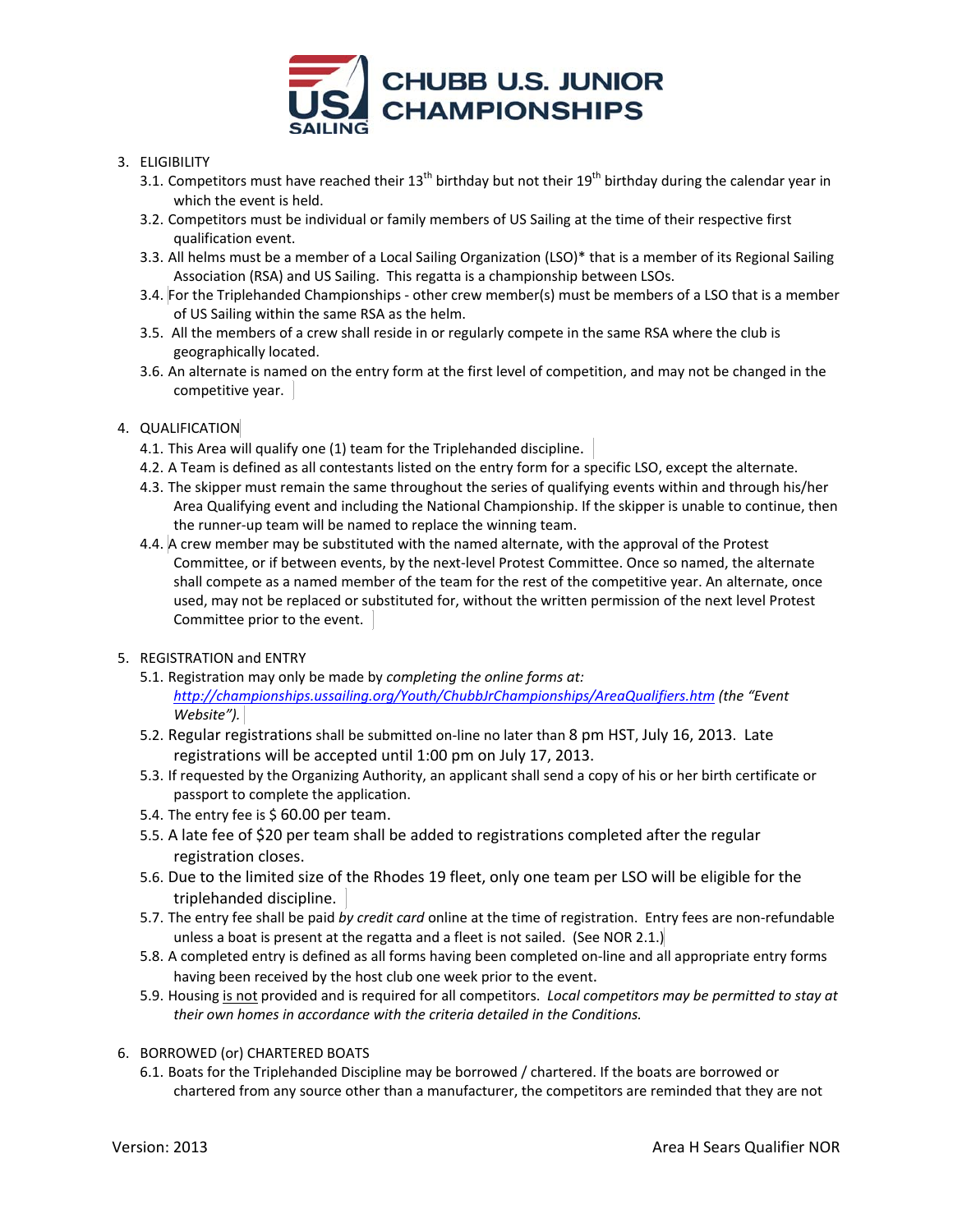

covered or protected by the Borrowed Boat Insurance Program, which exists to protect the owner of the boat, not the sailors/borrowers.

- 6.2. A representative from Pearl Harbor Yacht Club may be assigned to be on‐board during the Triplehanded racings If this occurs, there will be a representative on ‐board all boats taking part in the event.
- 6.3. Competitors are responsible for ensuring the boats are in shipshape condition each day after racing.

### 7. SCHEDULE

|  | Day 1, Wednesday July 17, 2013 |  |  |  |
|--|--------------------------------|--|--|--|
|--|--------------------------------|--|--|--|

| $1:00$ pm         | Check in at Rainbow Bay Marina Sail Loft, Pearl Harbor Yacht Club |
|-------------------|-------------------------------------------------------------------|
| $1:15$ pm         | Skipper's Meeting                                                 |
| $1:30$ pm         | <b>Borrowed Boat Orientation</b>                                  |
| $2:30 \text{ pm}$ | Clinic and Practice Race(s)                                       |
| $4:30 \text{ pm}$ | No Start Later Than                                               |
|                   |                                                                   |

Day 2, Thursday July 18, 2013

| $12:30 \text{ pm}$ | Skipper's Meeting                      |
|--------------------|----------------------------------------|
| $1:30$ pm          | Warning for First Race                 |
| $4:30 \text{ pm}$  | No Start Later Than                    |
| $5:30 \text{ pm}$  | Awards for the Triplehanded Qualifiers |
|                    |                                        |

## 8. CLINIC

A clinic may be held preceding the championship qualifier. The purpose of the clinic will be to familiarize the competitors with the local conditions and probable race course. The clinic will include a practice race. Permission to miss the clinic must be requested of the Area Representative Bob Ale at 808‐223‐1413 in writing and in advance and will only be granted for extenuating circumstances.

#### 9. MEASUREMENT

Each boat shall comply with the equipment measurement rules of its class and may be inspected for compliance at any time during the regatta at the discretion of the Protest Committee.

## 10. TRIPLEHANDED DISCIPLINE

- 10.1. For This Discipline ONLY, if the event is sailed in borrowed boats every effort will be made to conduct the event as a full round robin.
- 10.2. Teams shall not in any way adjust standing rigging of any boat in a round robin series before or during the event, except with the prior consent of the Protest Committee.
- 10.3. Teams shall not clean the bottoms of wet‐sailed boats during an event without the prior consent of the Protest Committee.
- 10.4. Each skipper shall be supplied with a yellow breakdown flag.

#### 11. SAILING INSTRUCTIONS

The sailing instructions will be available at registration.

- 12. VENUE
	- The regatta will be sailed in the waters of Pearl Harbor.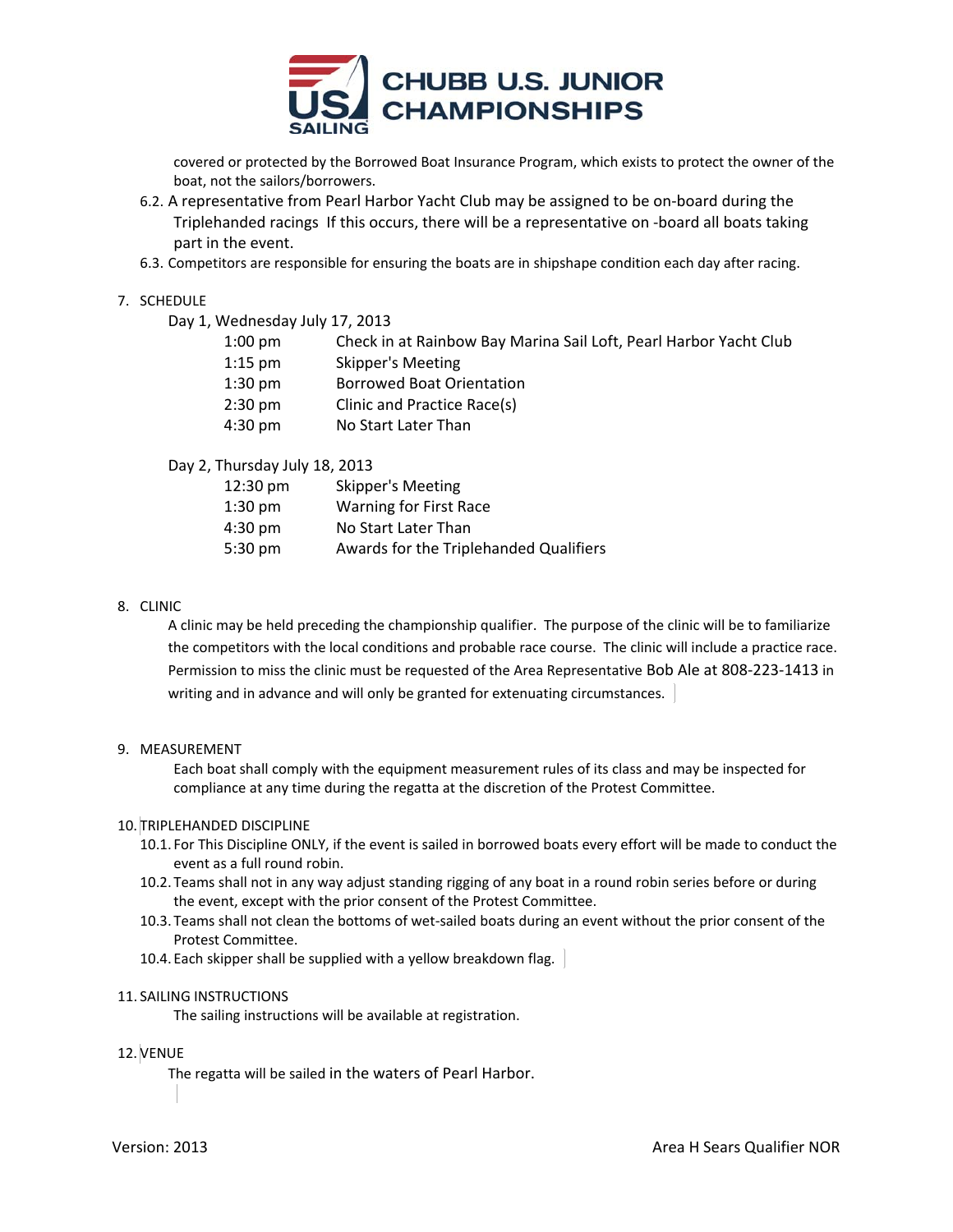

# 13. SCORING

13.1. The Low Point System of Appendix A will apply.

13.2. Three (3) races are required to be completed to constitute a series.

(a) When fewer than five (5) races have been completed, a boat's series score will be the total of her race scores.

(b) When five (5) or more races have been completed, a boat's series score will be the total of her race scores excluding her worst score.

# 14. PROTEST AND APPEALS

- 14.1. Decision of the protest committee will be final as provided in rule 70.5 However, a decision following a hearing under rule 69.2(a) may be appealed.
- 14.2. Contact information, including e-mail and telephone number, for the helm of each boat entered and for the chairmen of the Protest Committee and the Race Committee shall be posted on the official notice board at all times during the event.
- 14.3. Rule 65.2 **INFORMING THE PARTIES AND OTHERS** is changed as follows:

A *party* to the hearing is entitled to receive the above information in writing, provided she asks for it in writing and hand‐delivers her request to a member of the protest committee no later than the protest time limit on the last day of racing or one hour after being informed of the decision, whichever is later. The committee shall then, within two hours, hand‐deliver the information to the *party*, including when relevant, a diagram of the incident prepared or endorsed by the committee.

# 14.4. Rule 66 **REOPENING A HEARING** is changed as follows:

A hearing may be reopened when the protest committee decides that it may have made a significant error, or when significant new evidence becomes available within a reasonable time. Area Elimination Reopening

- (a) A party to a hearing of a protest or request for redress may request an Area Semi Final Reopening. The request shall be in writing and include the significant error that the party believes the protest committee made or the nature of the significant new evidence that is available. The request shall be made no later than 24 hours after the hearing or 24 hours after the protest time limit on the last day of racing, whichever is later. The request, along with copies of the original protest or request for redress, the facts found, the decision of the protest committee, any new evidence that cannot be presented verbally, and e‐mail and phone contact information for all parties to the hearing as well as the chairman of the protest committee, shall be sent by e-mail to the US Sailing Championships Director, LizWalker@ussailing.org and the US Sailing Championships Chairman, swmadero@aol.com.
- (b) The protest committee for an Area Elimination Reopening shall consist of the chairman of the original protest committee plus four certified judges appointed by US Sailing. A majority of the committee's members shall be Senior or International Judges. US Sailing will appoint its chairman.
- (c) An Area Elimination Reopening will be conducted by telephone/VOIP conference call. The time and date for the conference call shall be established by the chairman as soon as practicably possible and no later than seven days after the request for reopening is e-mailed. The chairman will e-mail to the parties to the hearing the request for reopening, the facts found, the decision of the protest committee, the time and date of the hearing, the process for joining the call and any other relevant documents.

## 15. SUPPORT & SPECTATOR BOATS

Spectator boats may be available via sign-up at the venue for Race Days.

# 16. COACHING

16.1. This is a Grade 2 Event as defined in the US Sailing Championship Support Vessel Policy. See http://championships.ussailing.org/Youth/Coaching\_and\_Support\_Vessels.htm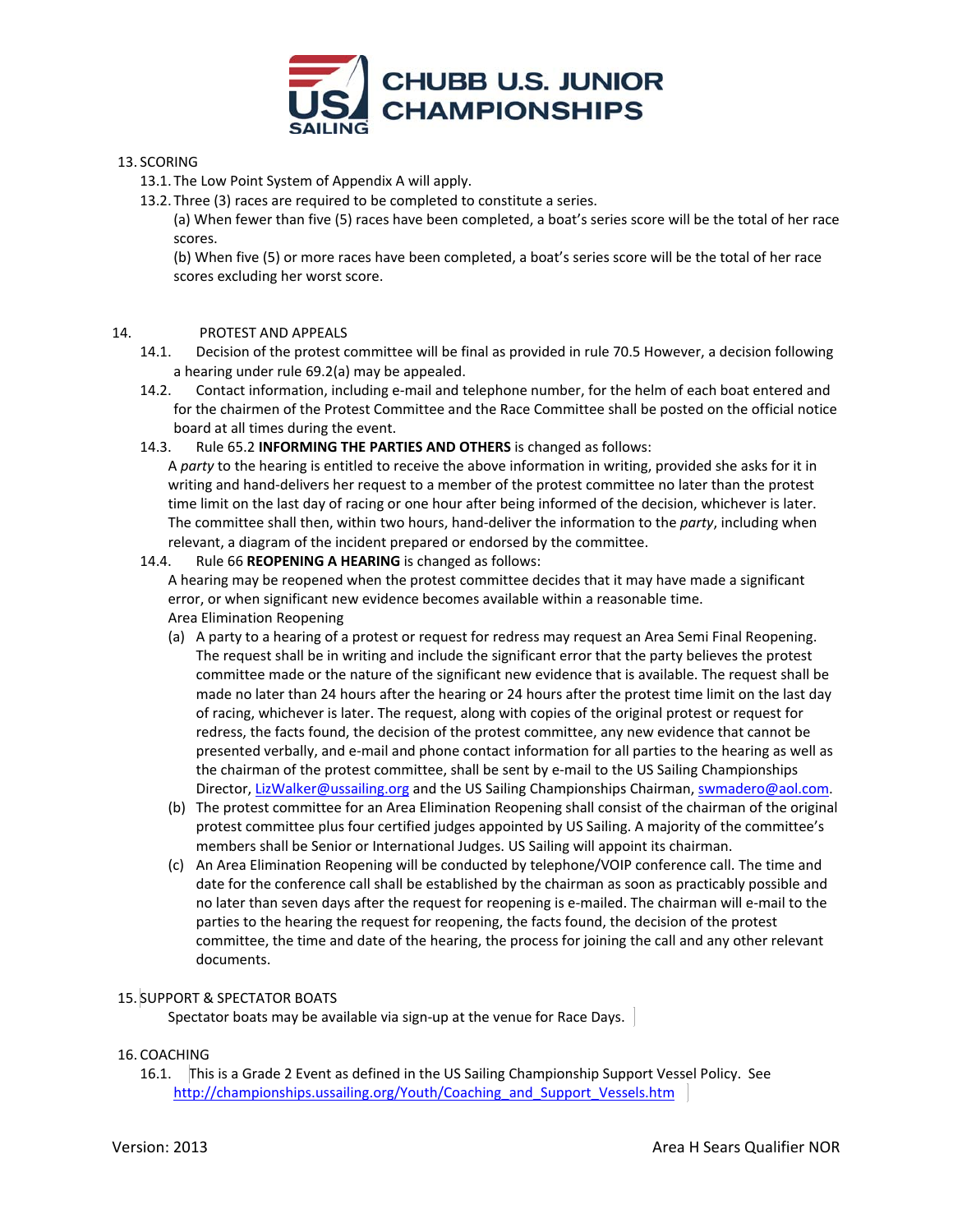

- 16.2. Except as provided in the Policy specified above, instructors, coaches and other support personnel and family members shall not go afloat in the defined racing area at any time during the clinic or racing days, except in spectator boats as defined in NOR 18.1.
- 16.3. Outside contact with competitors is prohibited on clinic and racing days commencing with the competitor's arrival at the host club and shall continue until dismissed by the clinic coach on clinic days, or released by the Protest Committee on racing days.
- 16.4. Outside contact is defined as a parent, family member, spectator, or coach. Competitors shall not receive advice, instruction, or any type of outside assistance (other than that provided by US Sailing) including electronic communication devices while at the sailing venue during the clinic and racing days. It is the intent of this rule to prohibit contact between competitors and any person, who, in the opinion of the Protest Committee, is a coach, instructor or advisor.
- 16.5. The coaches provided by US Sailing will offer individual on-the-water instruction and group commentary/advice on land following each racing day. This coaching will be given to all competitors on an as equal basis as possible.
- 16.6. The Protest Committee may protest and disqualify a competitor for breaking the rules of NOR 19 from all races on the day of the infringement.

### 17. PERSONAL FLOATATION DEVICES (PFD) AND PERSONAL EQUIPMENT

- 17.1.Competitors shall wear a US Coast Guard (USCG) approved personal flotation device (PFD) while on the water other than for brief periods while adding or removing clothing. The PFD shall either be a USCG Type III or Type V device that depends 100% on foam for flotation. No modifications of the PFD are permitted. The PFD must be worn outside of all clothing except that a thin shirt may be worn over the PFD to prevent snagging.
- 17.2. The only gear, rigging, or equipment that a team may take aboard a boat shall be: magnetic card compass, flags, plastic bucket or bailer, normally equipped ditty‐bag, personal effects, including PFDs and protective clothing. For the events using the C420, permission is granted to bring Fast-pins, and the competitors are required to bring their own trapeze harnesses.
- 17.3. Electronic fluxgate compasses and GPS devices of all varieties, styles and combinations are specifically banned.

#### 18. PROHIBITED SUBSTANCES

- 18.1. For Junior and Youth events or for junior or youth competitors in any US Sailing championship, no participant or competitor shall use, either on or off the water: marijuana or any other controlled substance (as defined in 21 U.S. Code 802) the possession of which is unlawful under 21 U.S. Code 841, or alcoholic beverages (distilled spirits, wine and beer, each as defined in chapter 51 of the U.S. Internal Revenue Code and intended for beverage use).
- 18.2.When the Protest Committee believes that a competitor may have breached the above requirement, it shall follow the process described in Rule 69.2 and a competitor found to have breached this requirement shall be excluded from the remaining races of the series and, where practicable, removed from the regatta venue and sent home. The competitor's boat shall be disqualified from all races of the series.

## 19. CONDUCT OF COMPETITORS

19.1.All competitors are expected to maintain the highest levels of conduct throughout the entire event. Enforcement of discipline and conduct shall be conducted per rule 69.2(a) and the policies and procedures of US Sailing (Regulation 15.01)

.

19.2.When the Protest Committee believes that a competitor may have breached the above requirement, it shall follow the process described in racing rule 69.2 and a competitor found to have breached this requirement shall be excluded from the remaining races of the series and, where practicable, removed